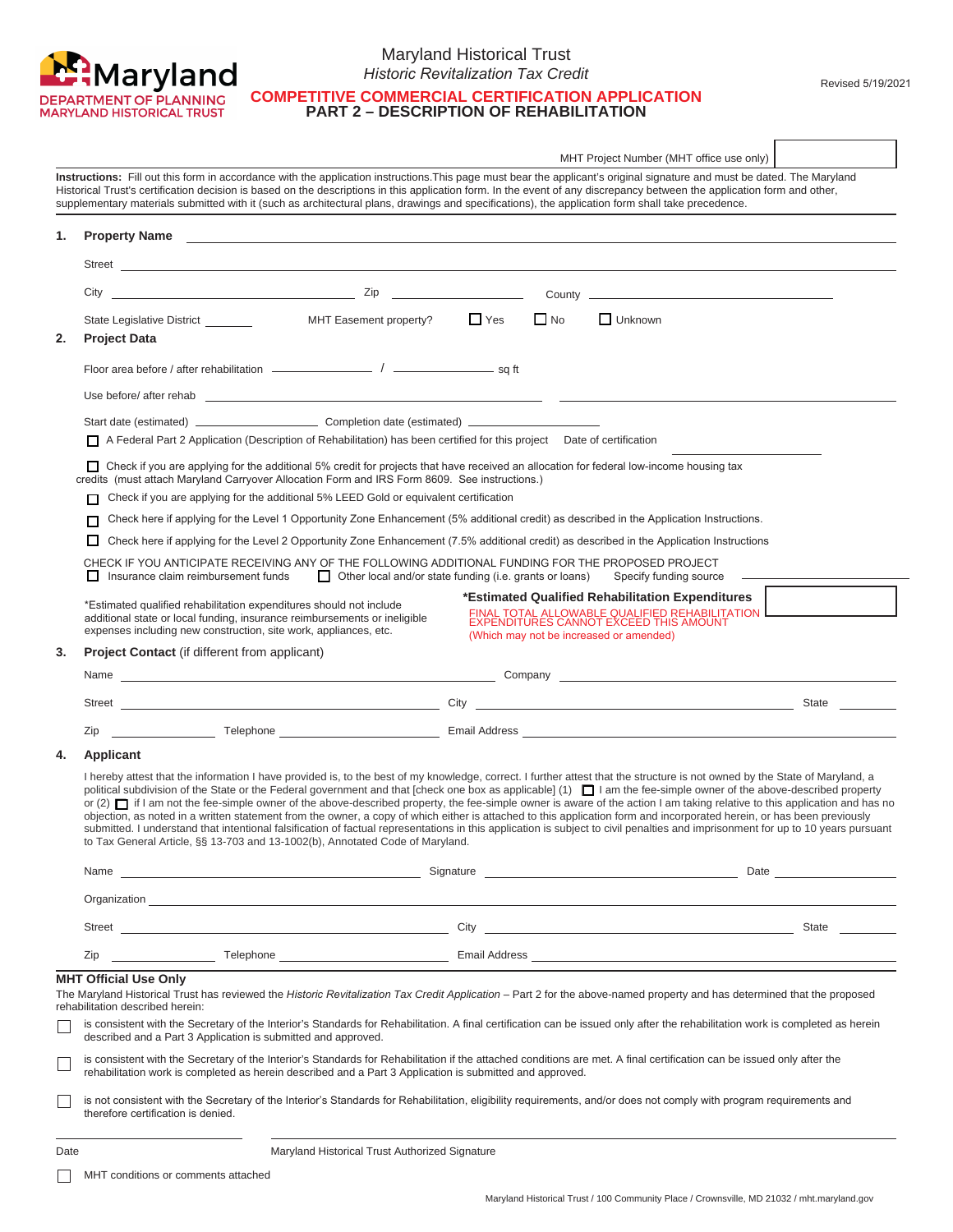| Property name    | <u> 1989 - Johann Stein, mars an deutscher Stein und der Stein und der Stein und der Stein und der Stein und der</u>                                                                                                                                                                          |                 |                 |  |
|------------------|-----------------------------------------------------------------------------------------------------------------------------------------------------------------------------------------------------------------------------------------------------------------------------------------------|-----------------|-----------------|--|
| Property address |                                                                                                                                                                                                                                                                                               |                 |                 |  |
|                  | 5. Detailed description of rehabilitation work Use this page to describe all work or create a comparable format with this information.<br>Number items consecutively to describe all work, including building exterior and interior, additions, site work, landscaping, and new construction. |                 |                 |  |
| <b>Number</b>    | Feature                                                                                                                                                                                                                                                                                       |                 | Date of Feature |  |
|                  | Describe existing feature and its condition                                                                                                                                                                                                                                                   |                 |                 |  |
|                  |                                                                                                                                                                                                                                                                                               |                 |                 |  |
|                  |                                                                                                                                                                                                                                                                                               |                 |                 |  |
|                  |                                                                                                                                                                                                                                                                                               |                 |                 |  |
|                  |                                                                                                                                                                                                                                                                                               |                 |                 |  |
|                  |                                                                                                                                                                                                                                                                                               |                 |                 |  |
|                  |                                                                                                                                                                                                                                                                                               |                 |                 |  |
| Photo numbers    |                                                                                                                                                                                                                                                                                               | Drawing numbers |                 |  |
|                  | Describe work and impact on feature                                                                                                                                                                                                                                                           |                 |                 |  |
|                  |                                                                                                                                                                                                                                                                                               |                 |                 |  |
|                  |                                                                                                                                                                                                                                                                                               |                 |                 |  |
|                  |                                                                                                                                                                                                                                                                                               |                 |                 |  |
|                  |                                                                                                                                                                                                                                                                                               |                 |                 |  |
|                  |                                                                                                                                                                                                                                                                                               |                 |                 |  |
| <b>Number</b>    | Feature                                                                                                                                                                                                                                                                                       |                 | Date of Feature |  |
|                  | Describe existing feature and its condition                                                                                                                                                                                                                                                   |                 |                 |  |
|                  |                                                                                                                                                                                                                                                                                               |                 |                 |  |
|                  |                                                                                                                                                                                                                                                                                               |                 |                 |  |
|                  |                                                                                                                                                                                                                                                                                               |                 |                 |  |
|                  |                                                                                                                                                                                                                                                                                               |                 |                 |  |
|                  |                                                                                                                                                                                                                                                                                               |                 |                 |  |
|                  |                                                                                                                                                                                                                                                                                               |                 |                 |  |
|                  |                                                                                                                                                                                                                                                                                               |                 |                 |  |
| Photo numbers    | Describe work and impact on feature                                                                                                                                                                                                                                                           | Drawing numbers |                 |  |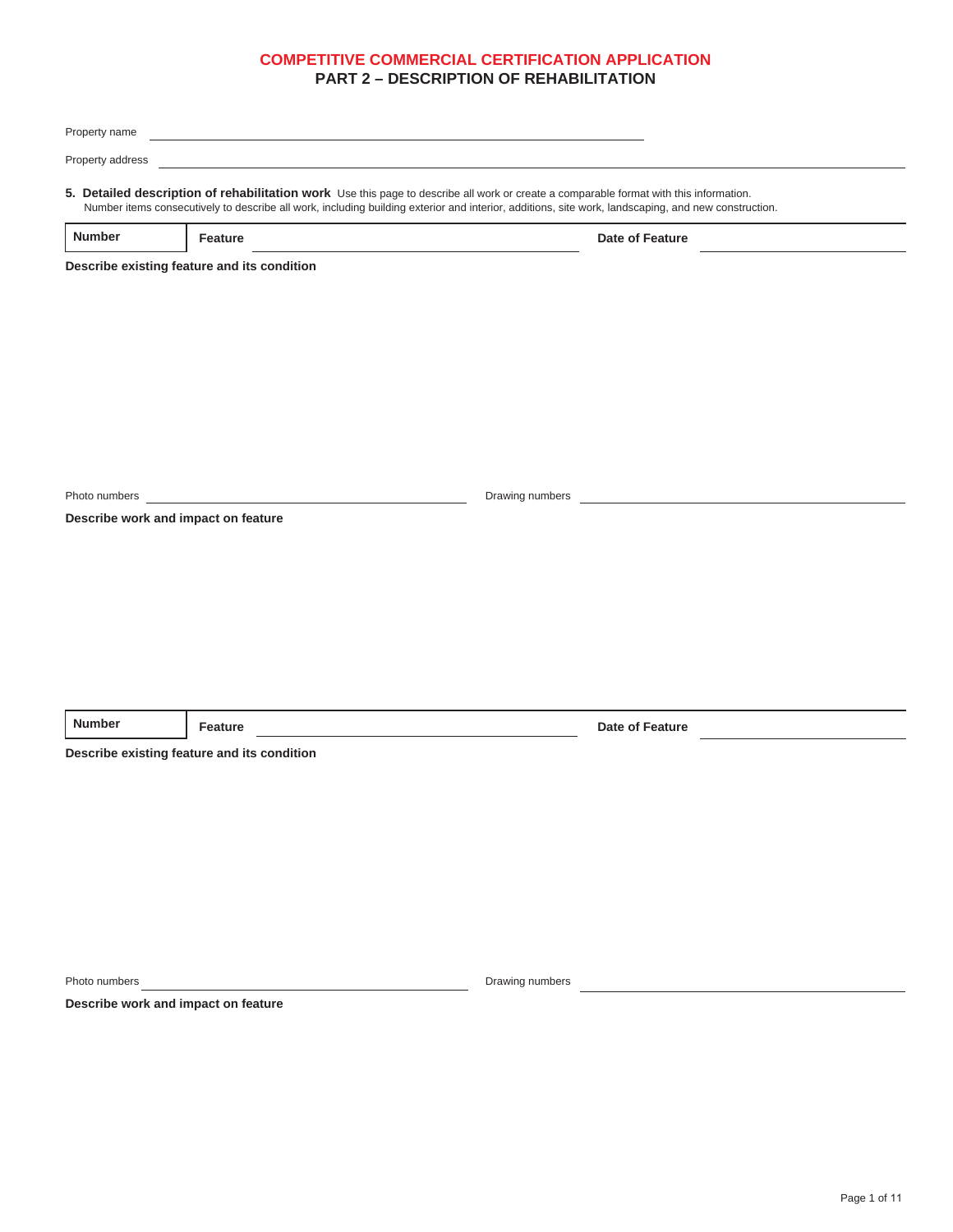| Property name    | <u> 1989 - Johann Stein, mars an deutscher Stein und der Stein und der Stein und der Stein und der Stein und der</u>                                                                                                                                                                          |                 |                 |  |
|------------------|-----------------------------------------------------------------------------------------------------------------------------------------------------------------------------------------------------------------------------------------------------------------------------------------------|-----------------|-----------------|--|
| Property address |                                                                                                                                                                                                                                                                                               |                 |                 |  |
|                  | 5. Detailed description of rehabilitation work Use this page to describe all work or create a comparable format with this information.<br>Number items consecutively to describe all work, including building exterior and interior, additions, site work, landscaping, and new construction. |                 |                 |  |
| <b>Number</b>    | Feature                                                                                                                                                                                                                                                                                       |                 | Date of Feature |  |
|                  | Describe existing feature and its condition                                                                                                                                                                                                                                                   |                 |                 |  |
|                  |                                                                                                                                                                                                                                                                                               |                 |                 |  |
|                  |                                                                                                                                                                                                                                                                                               |                 |                 |  |
|                  |                                                                                                                                                                                                                                                                                               |                 |                 |  |
|                  |                                                                                                                                                                                                                                                                                               |                 |                 |  |
|                  |                                                                                                                                                                                                                                                                                               |                 |                 |  |
|                  |                                                                                                                                                                                                                                                                                               |                 |                 |  |
| Photo numbers    |                                                                                                                                                                                                                                                                                               | Drawing numbers |                 |  |
|                  | Describe work and impact on feature                                                                                                                                                                                                                                                           |                 |                 |  |
|                  |                                                                                                                                                                                                                                                                                               |                 |                 |  |
|                  |                                                                                                                                                                                                                                                                                               |                 |                 |  |
|                  |                                                                                                                                                                                                                                                                                               |                 |                 |  |
|                  |                                                                                                                                                                                                                                                                                               |                 |                 |  |
|                  |                                                                                                                                                                                                                                                                                               |                 |                 |  |
| <b>Number</b>    | Feature                                                                                                                                                                                                                                                                                       |                 | Date of Feature |  |
|                  | Describe existing feature and its condition                                                                                                                                                                                                                                                   |                 |                 |  |
|                  |                                                                                                                                                                                                                                                                                               |                 |                 |  |
|                  |                                                                                                                                                                                                                                                                                               |                 |                 |  |
|                  |                                                                                                                                                                                                                                                                                               |                 |                 |  |
|                  |                                                                                                                                                                                                                                                                                               |                 |                 |  |
|                  |                                                                                                                                                                                                                                                                                               |                 |                 |  |
|                  |                                                                                                                                                                                                                                                                                               |                 |                 |  |
|                  |                                                                                                                                                                                                                                                                                               |                 |                 |  |
| Photo numbers    | Describe work and impact on feature                                                                                                                                                                                                                                                           | Drawing numbers |                 |  |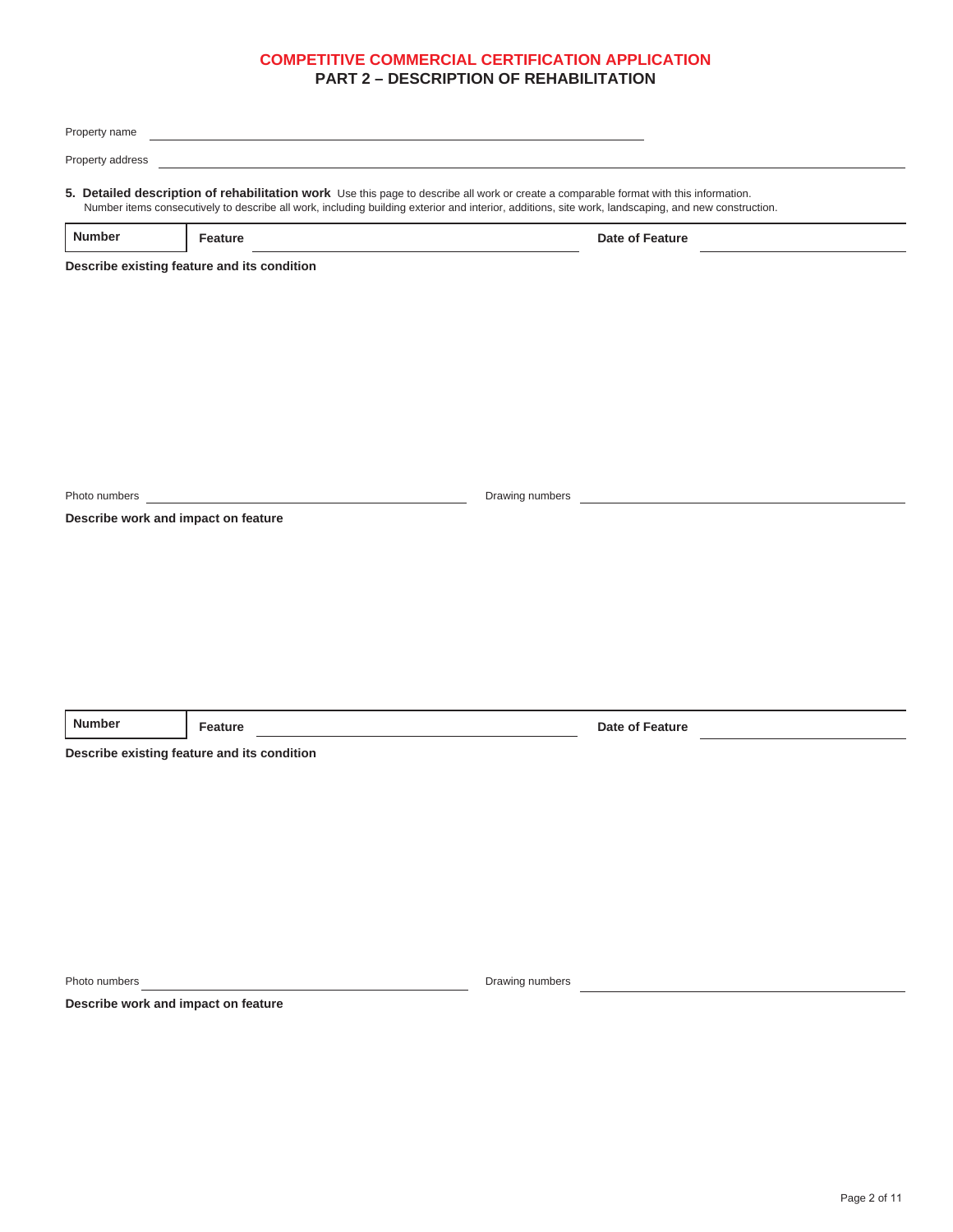| Property name    | <u> 1989 - Johann Stein, mars an deutscher Stein und der Stein und der Stein und der Stein und der Stein und der</u>                                                                                                                                                                          |                 |                 |  |
|------------------|-----------------------------------------------------------------------------------------------------------------------------------------------------------------------------------------------------------------------------------------------------------------------------------------------|-----------------|-----------------|--|
| Property address |                                                                                                                                                                                                                                                                                               |                 |                 |  |
|                  | 5. Detailed description of rehabilitation work Use this page to describe all work or create a comparable format with this information.<br>Number items consecutively to describe all work, including building exterior and interior, additions, site work, landscaping, and new construction. |                 |                 |  |
| <b>Number</b>    | Feature                                                                                                                                                                                                                                                                                       |                 | Date of Feature |  |
|                  | Describe existing feature and its condition                                                                                                                                                                                                                                                   |                 |                 |  |
|                  |                                                                                                                                                                                                                                                                                               |                 |                 |  |
|                  |                                                                                                                                                                                                                                                                                               |                 |                 |  |
|                  |                                                                                                                                                                                                                                                                                               |                 |                 |  |
|                  |                                                                                                                                                                                                                                                                                               |                 |                 |  |
|                  |                                                                                                                                                                                                                                                                                               |                 |                 |  |
|                  |                                                                                                                                                                                                                                                                                               |                 |                 |  |
| Photo numbers    |                                                                                                                                                                                                                                                                                               | Drawing numbers |                 |  |
|                  | Describe work and impact on feature                                                                                                                                                                                                                                                           |                 |                 |  |
|                  |                                                                                                                                                                                                                                                                                               |                 |                 |  |
|                  |                                                                                                                                                                                                                                                                                               |                 |                 |  |
|                  |                                                                                                                                                                                                                                                                                               |                 |                 |  |
|                  |                                                                                                                                                                                                                                                                                               |                 |                 |  |
|                  |                                                                                                                                                                                                                                                                                               |                 |                 |  |
| <b>Number</b>    | Feature                                                                                                                                                                                                                                                                                       |                 | Date of Feature |  |
|                  | Describe existing feature and its condition                                                                                                                                                                                                                                                   |                 |                 |  |
|                  |                                                                                                                                                                                                                                                                                               |                 |                 |  |
|                  |                                                                                                                                                                                                                                                                                               |                 |                 |  |
|                  |                                                                                                                                                                                                                                                                                               |                 |                 |  |
|                  |                                                                                                                                                                                                                                                                                               |                 |                 |  |
|                  |                                                                                                                                                                                                                                                                                               |                 |                 |  |
|                  |                                                                                                                                                                                                                                                                                               |                 |                 |  |
|                  |                                                                                                                                                                                                                                                                                               |                 |                 |  |
| Photo numbers    | Describe work and impact on feature                                                                                                                                                                                                                                                           | Drawing numbers |                 |  |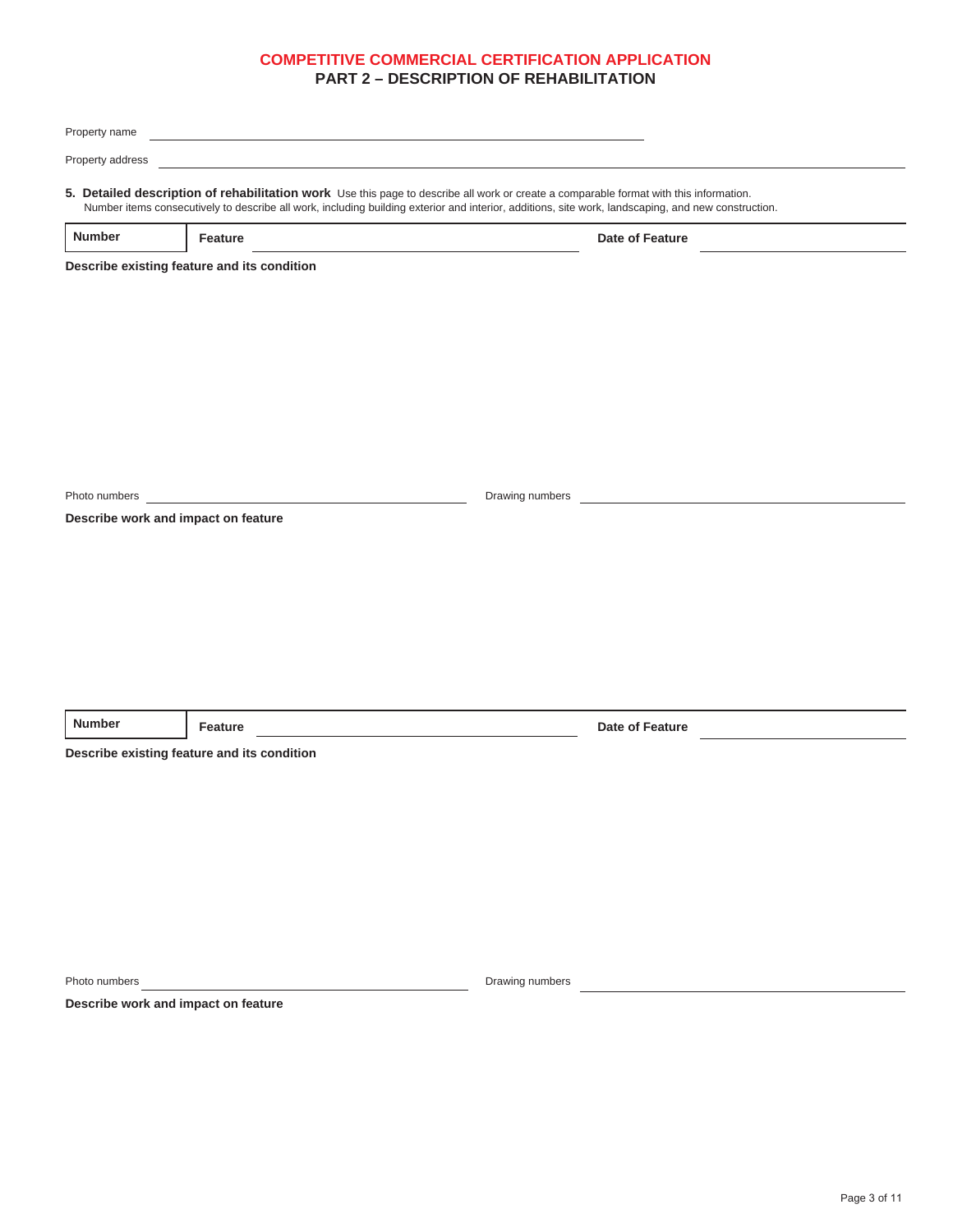| Property name    | <u> 1989 - Andrea Station Barbara, amerikan personal (h. 1989).</u>                                                                                                                                                                                                                           |                 |                                                                                                                      |  |
|------------------|-----------------------------------------------------------------------------------------------------------------------------------------------------------------------------------------------------------------------------------------------------------------------------------------------|-----------------|----------------------------------------------------------------------------------------------------------------------|--|
| Property address |                                                                                                                                                                                                                                                                                               |                 |                                                                                                                      |  |
|                  | 5. Detailed description of rehabilitation work Use this page to describe all work or create a comparable format with this information.<br>Number items consecutively to describe all work, including building exterior and interior, additions, site work, landscaping, and new construction. |                 |                                                                                                                      |  |
| <b>Number</b>    | <b>Feature</b>                                                                                                                                                                                                                                                                                |                 | Date of Feature                                                                                                      |  |
|                  | Describe existing feature and its condition                                                                                                                                                                                                                                                   |                 |                                                                                                                      |  |
|                  |                                                                                                                                                                                                                                                                                               |                 |                                                                                                                      |  |
|                  |                                                                                                                                                                                                                                                                                               |                 |                                                                                                                      |  |
|                  |                                                                                                                                                                                                                                                                                               |                 |                                                                                                                      |  |
|                  |                                                                                                                                                                                                                                                                                               |                 |                                                                                                                      |  |
|                  |                                                                                                                                                                                                                                                                                               |                 |                                                                                                                      |  |
|                  |                                                                                                                                                                                                                                                                                               |                 |                                                                                                                      |  |
| Photo numbers    |                                                                                                                                                                                                                                                                                               | Drawing numbers | <u> 1980 - Jan Stein Stein Stein Stein Stein Stein Stein Stein Stein Stein Stein Stein Stein Stein Stein Stein S</u> |  |
|                  | Describe work and impact on feature                                                                                                                                                                                                                                                           |                 |                                                                                                                      |  |
|                  |                                                                                                                                                                                                                                                                                               |                 |                                                                                                                      |  |
|                  |                                                                                                                                                                                                                                                                                               |                 |                                                                                                                      |  |
|                  |                                                                                                                                                                                                                                                                                               |                 |                                                                                                                      |  |
|                  |                                                                                                                                                                                                                                                                                               |                 |                                                                                                                      |  |
|                  |                                                                                                                                                                                                                                                                                               |                 |                                                                                                                      |  |
| <b>Number</b>    | Feature                                                                                                                                                                                                                                                                                       |                 | <b>Date of Feature</b>                                                                                               |  |
|                  | the control of the control of the control of the control of<br>Describe existing feature and its condition                                                                                                                                                                                    |                 |                                                                                                                      |  |
|                  |                                                                                                                                                                                                                                                                                               |                 |                                                                                                                      |  |
|                  |                                                                                                                                                                                                                                                                                               |                 |                                                                                                                      |  |
|                  |                                                                                                                                                                                                                                                                                               |                 |                                                                                                                      |  |
|                  |                                                                                                                                                                                                                                                                                               |                 |                                                                                                                      |  |
|                  |                                                                                                                                                                                                                                                                                               |                 |                                                                                                                      |  |
|                  |                                                                                                                                                                                                                                                                                               |                 |                                                                                                                      |  |
| Photo numbers    |                                                                                                                                                                                                                                                                                               | Drawing numbers |                                                                                                                      |  |
|                  | Describe work and impact on feature                                                                                                                                                                                                                                                           |                 |                                                                                                                      |  |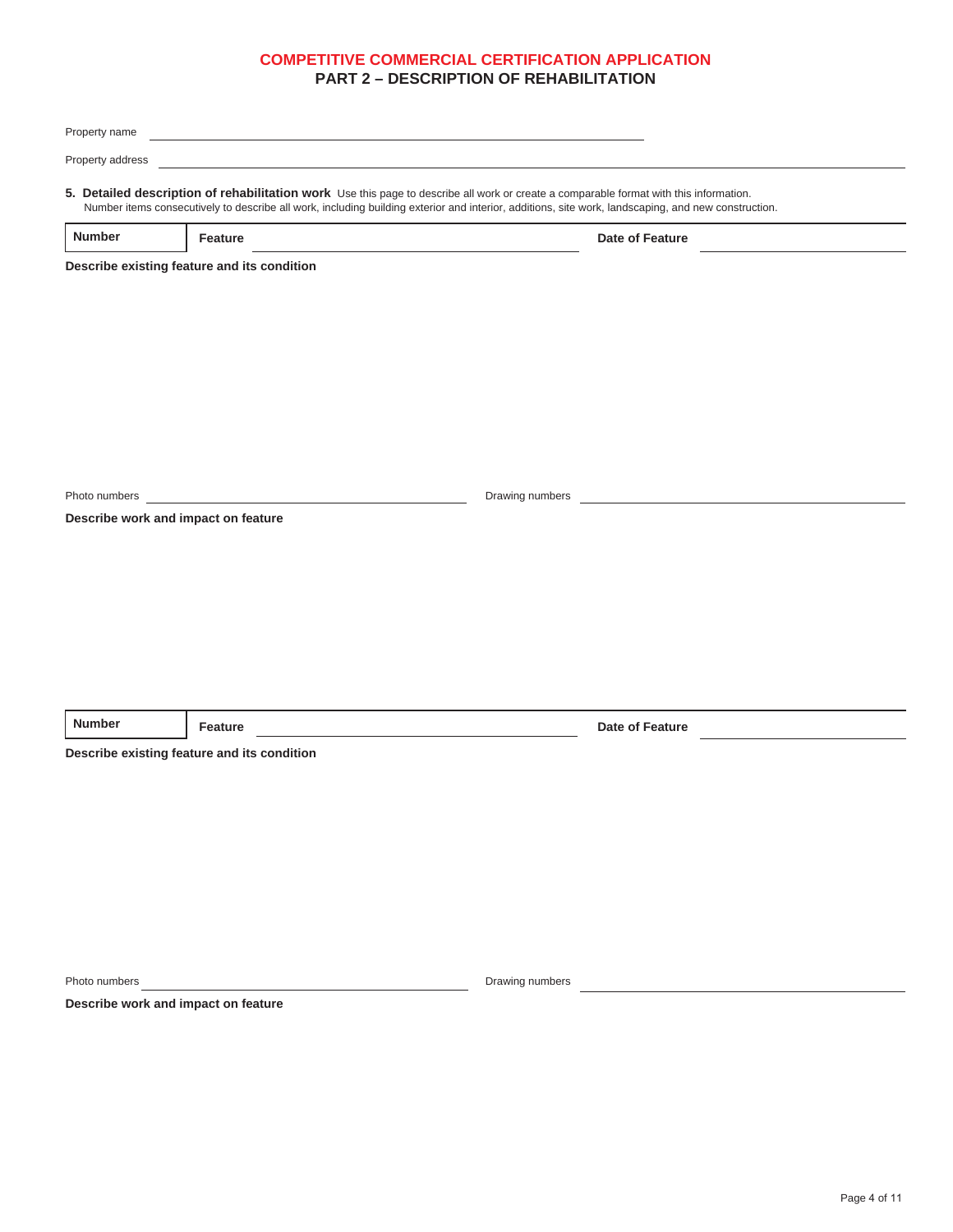### Maryland Historical Trust *Historic Revitalization Tax Credit*  **COMPETITIVE COMMERCIAL CERTIFICATION APPLICATION FY2023 WORKSHEET**

| <b>Property Name</b>                                                    |           |       |
|-------------------------------------------------------------------------|-----------|-------|
| <b>Property Address</b>                                                 |           |       |
|                                                                         |           |       |
| Owner Name<br><u> 1989 - John Stein, Amerikaansk politiker (* 1908)</u> |           |       |
| Address<br><u> 1989 - Jan Samuel Barbara, martin d</u>                  |           |       |
|                                                                         |           |       |
| <b>Contact Name</b><br>the control of the control of the control of     | Telephone | Email |
| Address                                                                 |           |       |
|                                                                         |           |       |

**Instructions:** This worksheet must accompany the Part 2 of the competitive commercial application. Some of the entries require attachments, including letters, statements and maps. Attachments must be manually inserted *directly* behind the page for the respective question. DO NOT put this document or any other part of the application in plastic sleeves, a binder or folder. Photographs (if any) may be printed on stock paper and labeled. When you have completed this worksheet, please staple the entire worksheet together and include the attachments behind the corresponding page. Failure to complete the worksheet or failure to include the appropriate documentation may result in the entire application being returned to the applicant for re-submittal.

### **1. Project Overview**

| Existing or historic use of<br>structure:                                                                     |                                      |
|---------------------------------------------------------------------------------------------------------------|--------------------------------------|
| Proposed use of structure<br>(list any innovative or unique<br>aspects):                                      |                                      |
|                                                                                                               | Number of units before/after rehab / |
| Notable or unique history of<br>existing structure:                                                           |                                      |
|                                                                                                               |                                      |
| Notable design aspects of<br>existing structure:                                                              |                                      |
| Property ownership (list any<br>innovative or unique<br>ownership/partnerships,<br>existing and/or proposed): |                                      |
| Project financing:                                                                                            |                                      |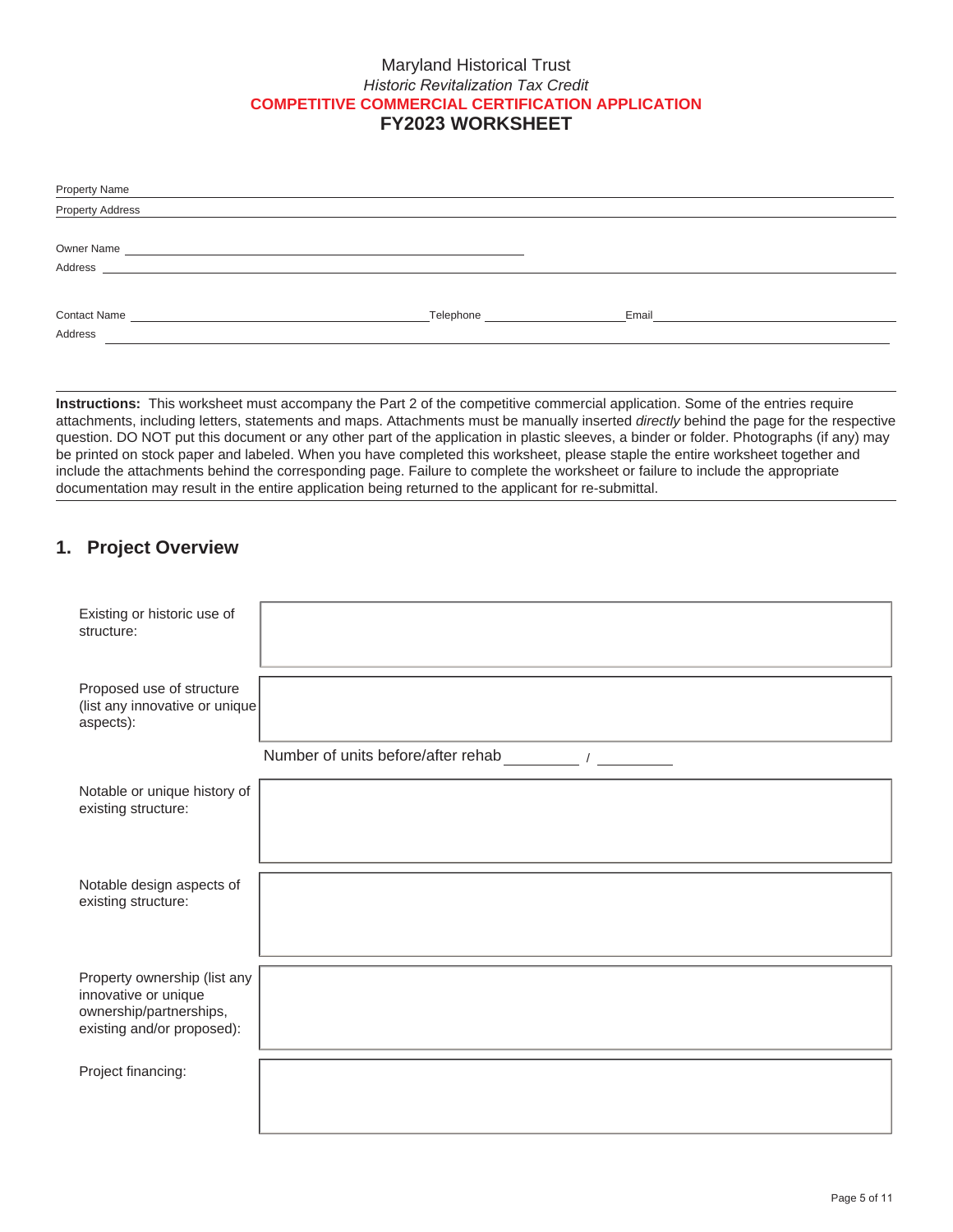**2. Rare example of Architecture-** In the box below, provide a brief description of the structure's rare or special architectural qualities that set it apart, along with a list of relevant attachments for additional documentation.

Attachments Included

**3.** Level of Preservation- In the box below, provide a brief statement identifying the specific historic fabric, features or finishes that are being preserved or restored as part of this project (you may reference specific photographs or drawings included with your application as separate attachments).

Attachments Included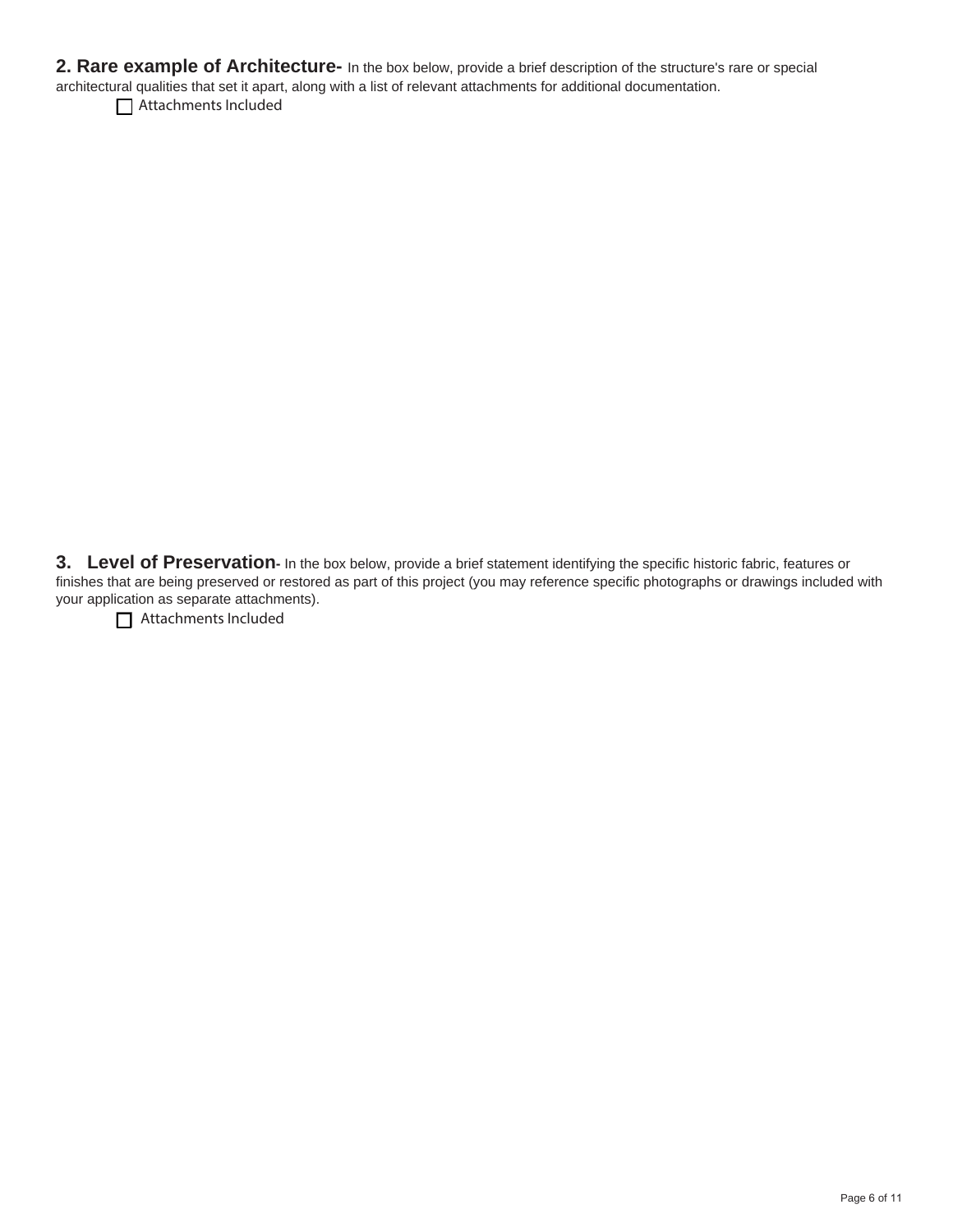### **4. Historic Preservation Easement or Memorandum of Agreement/Programmatic Agreement**

**A.** Check if the property is protected by a recorded easement held by or enforceable by the Maryland Historical Trust. Date of recordation

**B.** Check if the property is located in the Market Center Urban Renewal Area and area Memorandum of Agreement. If located within the Market Center Urban Renewal Area, please mark the location of the structure within the boundaries of this area by marking it with an "x" in colored ink.



Note: The borders are drawn so that the street names can be discerned. The actual borders of the Market Center Urban Renewal Area (MCURA), for the purposes of the tax incentives, are in the middle of streets or alleys. For example, the west side of Cathedral Street is located within the MCURA but the east side is not, and east side of Green Street between Fayette Street and Saratoga Street is located within the MCURA but the west side is not.

**5. Urgency of Need for Rehabilitation-** In the box below, provide a statement detailing why the proposed rehabilitation is urgent. Additonal letters or structural reports along with photographs detailing the urgency of need for rehabilitation must also be attached separately. Documentation should address issues such as structural integrity, safety or blight.

Attachments Included

 $\Box$ 

Г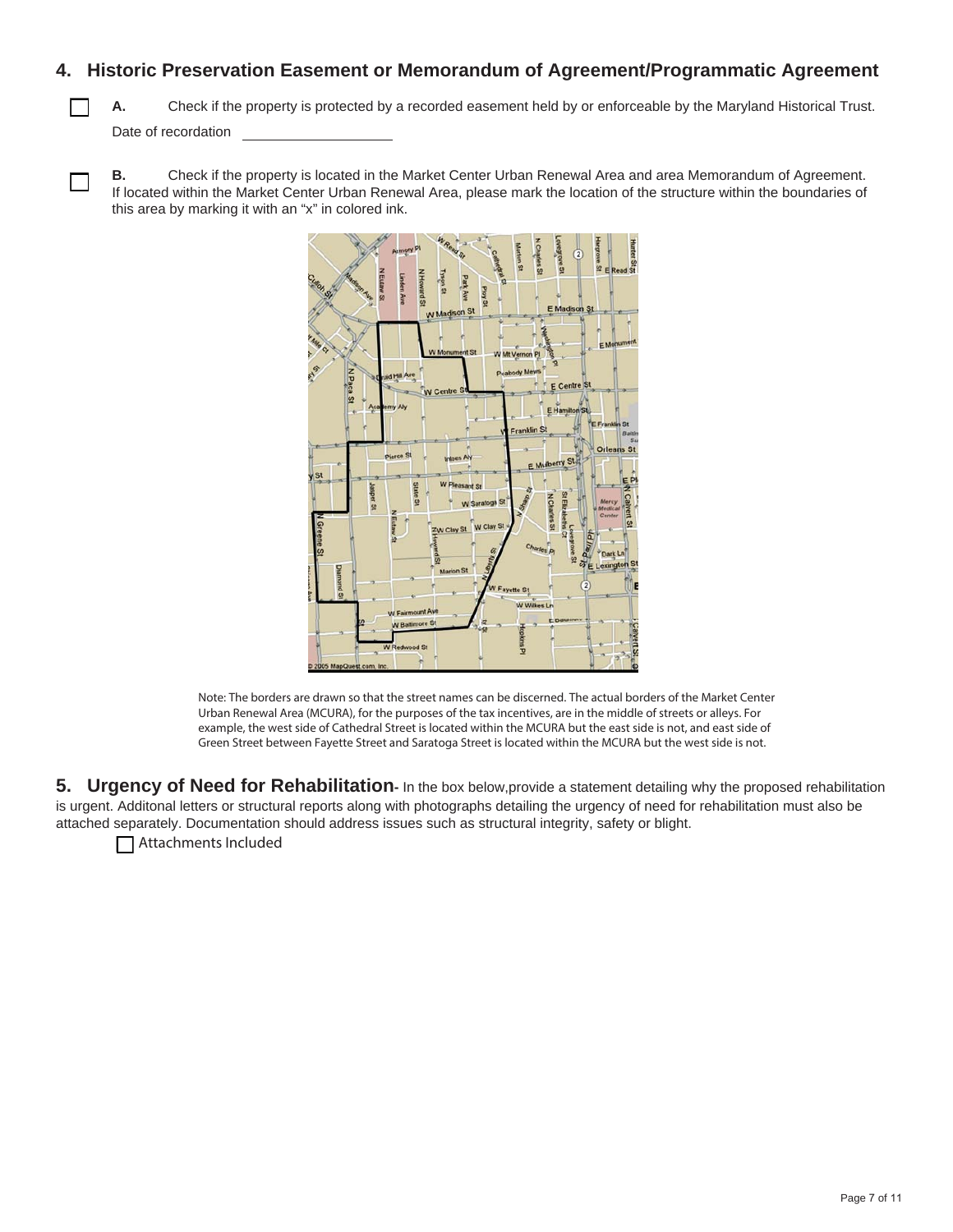### **6. Consistency with State Growth Policies and Programs**

**A.** Check if the project is located within a State Priority Funding Area (PFA). See **[https://dpgis.mdp.state.md.us/P](http://planning.maryland.gov/ourproducts/pfamap.shtml)FA/ publicinfotemplate/index.html** and attach the page from the website that lists the street address of the property, and highlight or otherwise clearly mark the address.

**□** Attachment Included

 $\Box$ 

**B.** Check if the project is located within a local jurisdiction that has implemented rural resource protection measures. If located in a jurisdiction with rural resource protection measure, please mark the location on the map below.

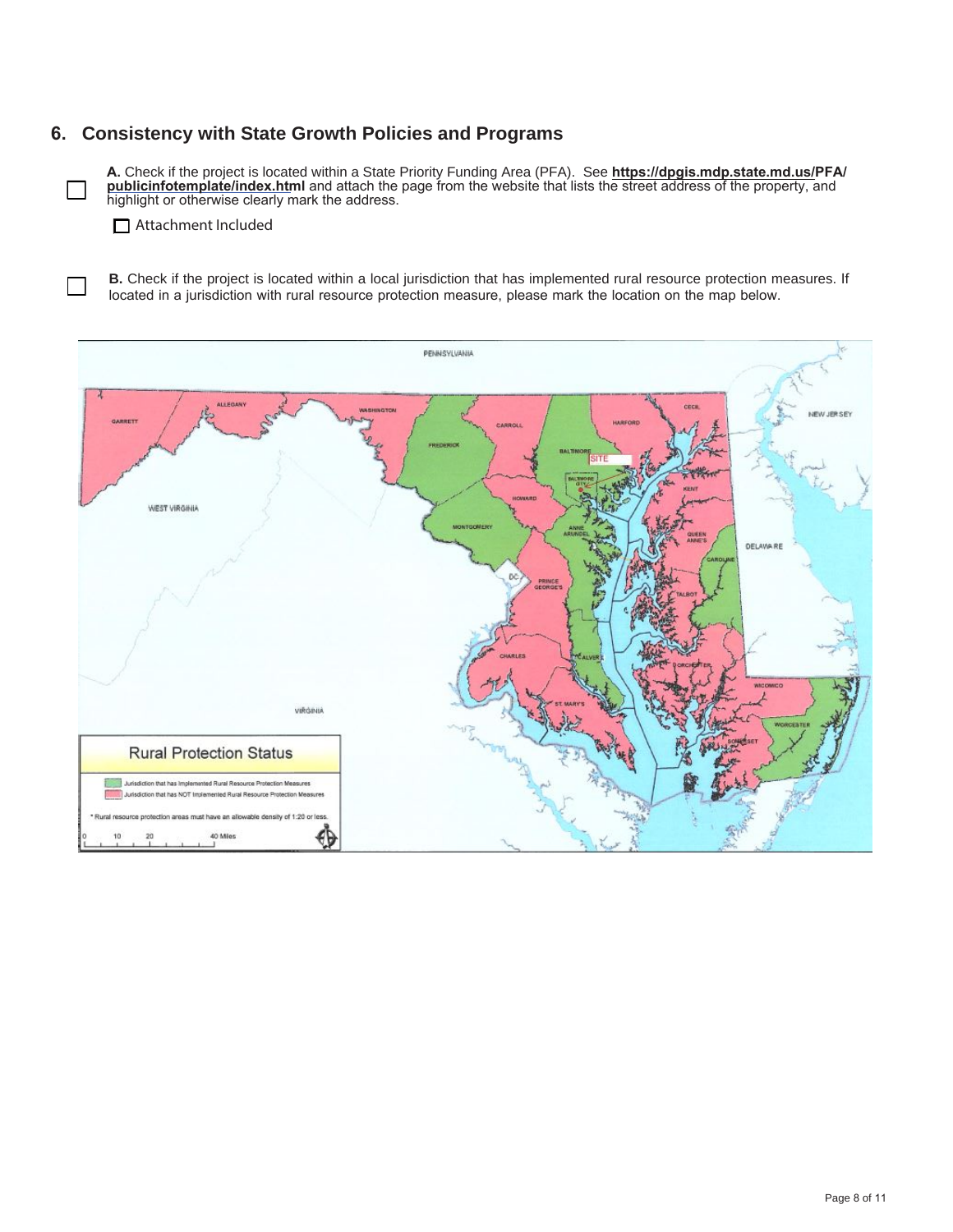**C.** Check if the project is located within a Maryland or Baltimore City Main Street Community. Use the link below to search the property address to find the applicable Main Street map. Attach the map of the Main Street and clearly mark the location of the property on the map.

<http://www.dhcd.state.md.us/GIS/revitalize/index.html>

■ Attachment Included

П

П

 $\Box$ 

If you are unsure whether your property is within a Maryland Main Street Community, use the following link: <http://dhcd.maryland.gov/Communities/Pages/programs/MainStreet.aspx> If you are unsure whether your property is within a Baltimore City Main Street Community, use the following link: <https://mwbd.baltimorecity.gov/baltimore-main-streets>

**D**. Check if the project design team includes a USGBC LEED accredited design professional. In the box below, provide the name of the individual, specify their role in the development of this project, and attach a copy of the individual's LEED accreditation documents.

**□**Attachment Included

#### **7. Areas with Regulatory Streamlining**

Check if the project if is located within an area of a local jurisdiction that has adopted regulatory streamlining initiatives. Attach the page from the applicable link below and clearly mark the property on the map.

□ Attachment Included

<http://planning.maryland.gov/Documents/OurProducts/Maps/RegulatoryStreamline/AaCo1.pdf> <http://planning.maryland.gov/Documents/OurProducts/Maps/RegulatoryStreamline/AaCo2.pdf> <http://planning.maryland.gov/Documents/OurProducts/Maps/RegulatoryStreamline/AaCo3.pdf> <http://planning.maryland.gov/Documents/OurProducts/Maps/RegulatoryStreamline/AaCo4.pdf> <http://planning.maryland.gov/Documents/OurProducts/Maps/RegulatoryStreamline/AaCo5.pdf> <http://planning.maryland.gov/Documents/OurProducts/Maps/RegulatoryStreamline/BelAir.pdf> <http://planning.maryland.gov/Documents/OurProducts/Maps/RegulatoryStreamline/Cumberland.pdf> <http://planning.maryland.gov/Documents/OurProducts/Maps/RegulatoryStreamline/Leonardtown.pdf> <http://planning.maryland.gov/Documents/OurProducts/Maps/RegulatoryStreamline/Carroll1.pdf> <http://planning.maryland.gov/Documents/OurProducts/Maps/RegulatoryStreamline/Carroll2.pdf> <http://planning.maryland.gov/Documents/OurProducts/Maps/RegulatoryStreamline/Carroll3.pdf> <http://planning.maryland.gov/Documents/OurProducts/Maps/RegulatoryStreamline/Carroll4.pdf>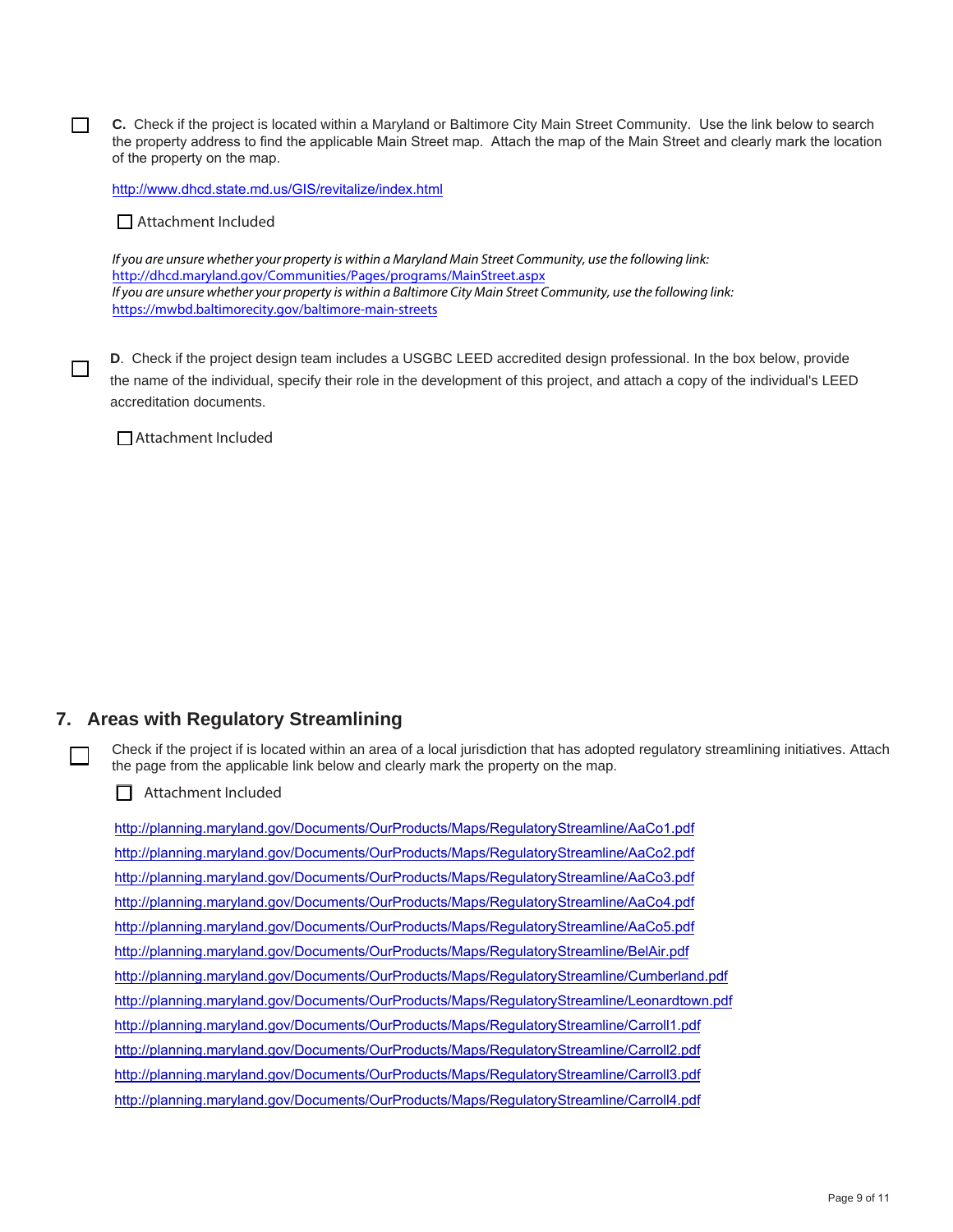### **8. Affordable and Workforce Housing**

Check if the project includes affordable or workforce housing. Go to the Competitive Commercial Tax Credit [Homepage](http://mht.maryland.gov/taxcredits_competitive_commercial.shtml) and download the affordable housing worksheet on the left sidebar. Attach the worksheet.

□ Attachment Included

Enter the number of years for which the affordable or workforce housing commitment will be in place.

Note: If you indicate that the project will include Affordable or Workforce Housing and complete the calculator worksheet, you will be required to report on how the project met your affordable and workforce housing commitment described in the worksheet calculator as part of your submittal of the Part 3 Application for certification of completed work.

#### **9. Economic Benefit**

Attach a copy of the Maryland Department of Assessments and Taxation (MDAT) Real Property Data Search for your property. Go to http://www.dat.state.md.us/ and click on Real Property Data Search and print out the report for your particular property and attach it directly behind this page.

□ Attachment Included

Divide the Estimated Qualified Rehabilitation Expenditures by the assessed value *of the improvements* (as shown on the MDAT report) to determine the percentage by which expenditures exceed the assessed value. See the equation below:





#### **10. Verification of Financial Readiness**

Attach letters of commitment from financial institutions, investors and any other financial contributors that verify the commitment of funding for the rehabilitation project for which tax credits are being sought.

□ Attachments Included

### **11. 501 (c)(3) Status**

Check if the property is owned, or will be owned prior to completion of the rehabilitation, by a charitable organization recognized under section 501(c)(3) of the Internal Revenue Code. Attach proof of the organization's 501(c)(3) status directly behind this page. You can look up the charitable status of organizations at http://www.irs.gov/charities/index.html.

□ Attachments Included